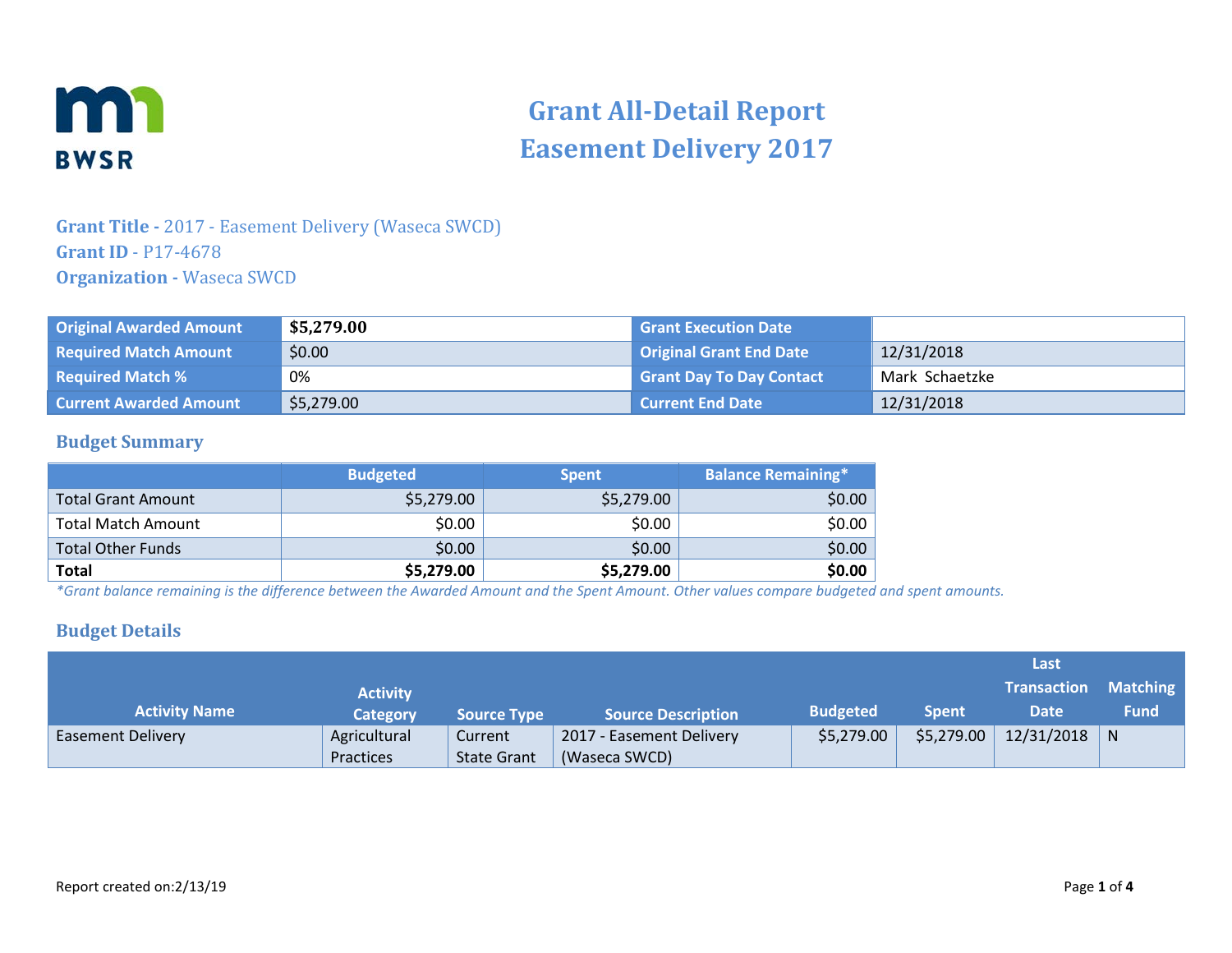# **Activity Details Summary**

| <b>Activity Details</b>             | <b>Total Action Count</b> | <b>Total Activity Mapped</b> | <b>Proposed Size / Unit</b>                 | <b>Actual Size / Unit</b> |
|-------------------------------------|---------------------------|------------------------------|---------------------------------------------|---------------------------|
|                                     |                           |                              |                                             |                           |
| <b>Proposed Activity Indicators</b> |                           |                              |                                             |                           |
| <b>Activity Name</b>                | Indicator Name            | <b>Value &amp; Units</b>     | <b>Calculation Tool</b><br><b>Waterbody</b> | <b>Comments</b>           |
| <b>Final Indicators Summary</b>     |                           |                              |                                             |                           |

| Total Value<br><b>Indicator Name</b><br>Unit |  |
|----------------------------------------------|--|
|----------------------------------------------|--|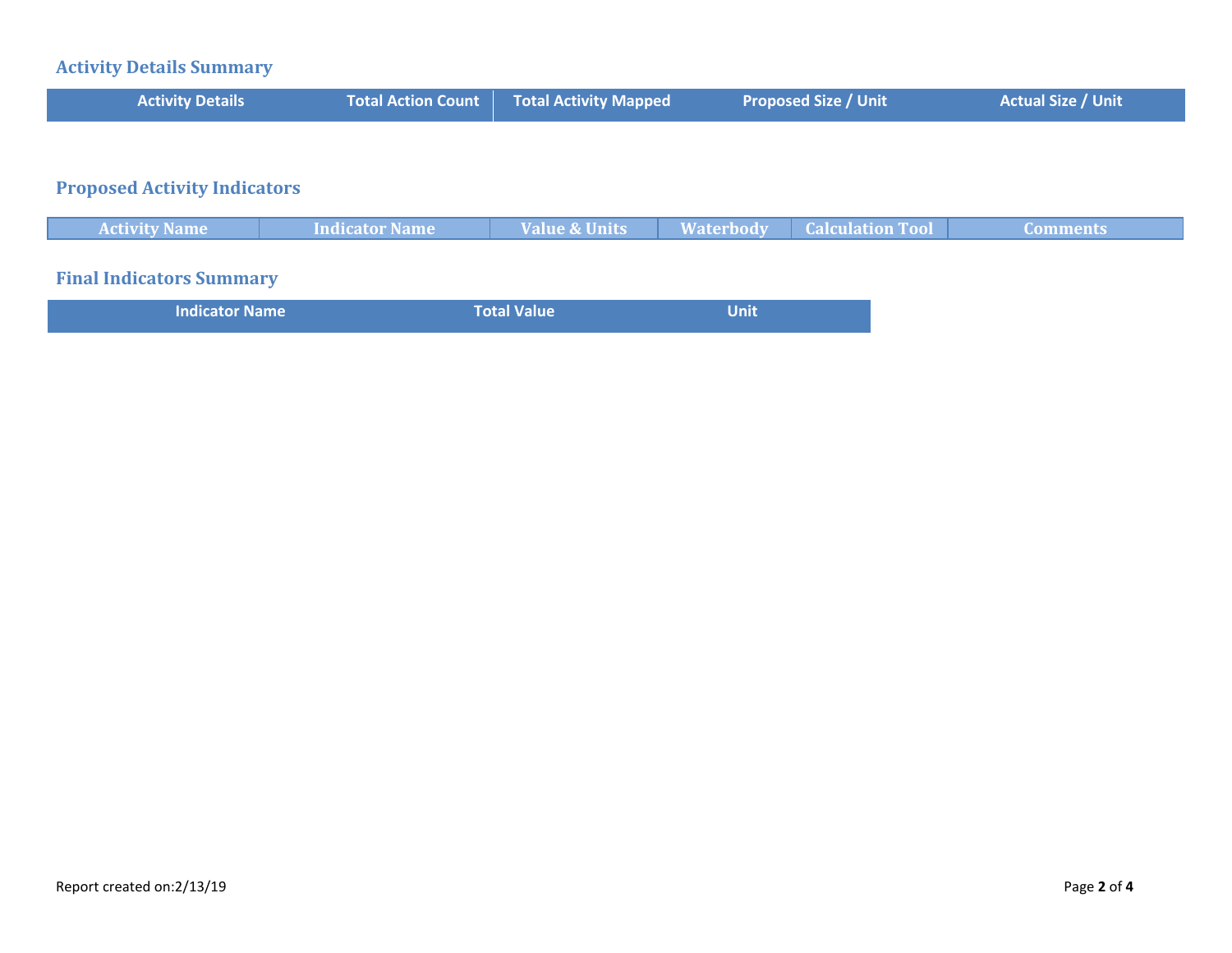# **Grant Activity**

| <b>Grant Activity - Easement Delivery</b> |                                                                                                                                                                                                                                                                                                                                                                                                                                                                                                                                                                                                                                                                                                                                    |                 |           |  |
|-------------------------------------------|------------------------------------------------------------------------------------------------------------------------------------------------------------------------------------------------------------------------------------------------------------------------------------------------------------------------------------------------------------------------------------------------------------------------------------------------------------------------------------------------------------------------------------------------------------------------------------------------------------------------------------------------------------------------------------------------------------------------------------|-----------------|-----------|--|
| <b>Description</b>                        | <b>Easement Delivery</b>                                                                                                                                                                                                                                                                                                                                                                                                                                                                                                                                                                                                                                                                                                           |                 |           |  |
| <b>Category</b>                           | <b>AGRICULTURAL PRACTICES</b>                                                                                                                                                                                                                                                                                                                                                                                                                                                                                                                                                                                                                                                                                                      |                 |           |  |
| <b>Start Date</b>                         | 24-Aug-16                                                                                                                                                                                                                                                                                                                                                                                                                                                                                                                                                                                                                                                                                                                          | <b>End Date</b> | 31-Dec-18 |  |
| <b>Has Rates and Hours?</b>               | Yes                                                                                                                                                                                                                                                                                                                                                                                                                                                                                                                                                                                                                                                                                                                                |                 |           |  |
| <b>Actual Results</b>                     | 2018 rates will change quarterly due to insurance change, vacation days, sick days, and holidays.<br>4th Qtr<br>Tyler Polster 21.5 hrs @ \$34.65=\$744.98 RIM Field Checks<br>Cheri Brummund 15.545 hrs @ \$28.75=\$446.92 Deed Searches<br>3rd Qtr<br>Mark S 9.5 hrs @ \$48.97=\$465.22 RIM<br>Tyler 92.5 hr @ \$32.95=\$3047.88 Field Checks<br>Cheri 3 hrs @ \$27.84=\$83.52 Deed Searches<br>2nd qtr<br>Mark S 1hr @ \$48.44= \$48.44 RIM 2nd gtr<br>April 15-June 24, 2018 Tyler 3.5 hours @ \$31.71 = \$110.99 for landowner<br>1st qtr<br>Jan 7-April 14-Tyler Polster 1 hour @ \$30.25 = \$30.25 for Landowner-WIA<br>2017<br>April 1 thru June 30 2017-Tyler Polster 9.21 hours @ \$32.66 = \$300.80 for RIM/Field Checks |                 |           |  |
|                                           | 2016 No activity on this grant                                                                                                                                                                                                                                                                                                                                                                                                                                                                                                                                                                                                                                                                                                     |                 |           |  |

### **Grant Attachments**

| <b>Document Name</b>                       | <b>Document Type</b>   | <b>Description</b>                                  |
|--------------------------------------------|------------------------|-----------------------------------------------------|
| <b>2017 Easement Delivery</b>              | Grant                  | 2017 - Easement Delivery (Waseca SWCD)              |
| 2017 SWCD Programs and Operations Addendum | <b>Grant Agreement</b> | 2017 Programs and Operations Addendum - Waseca SWCD |